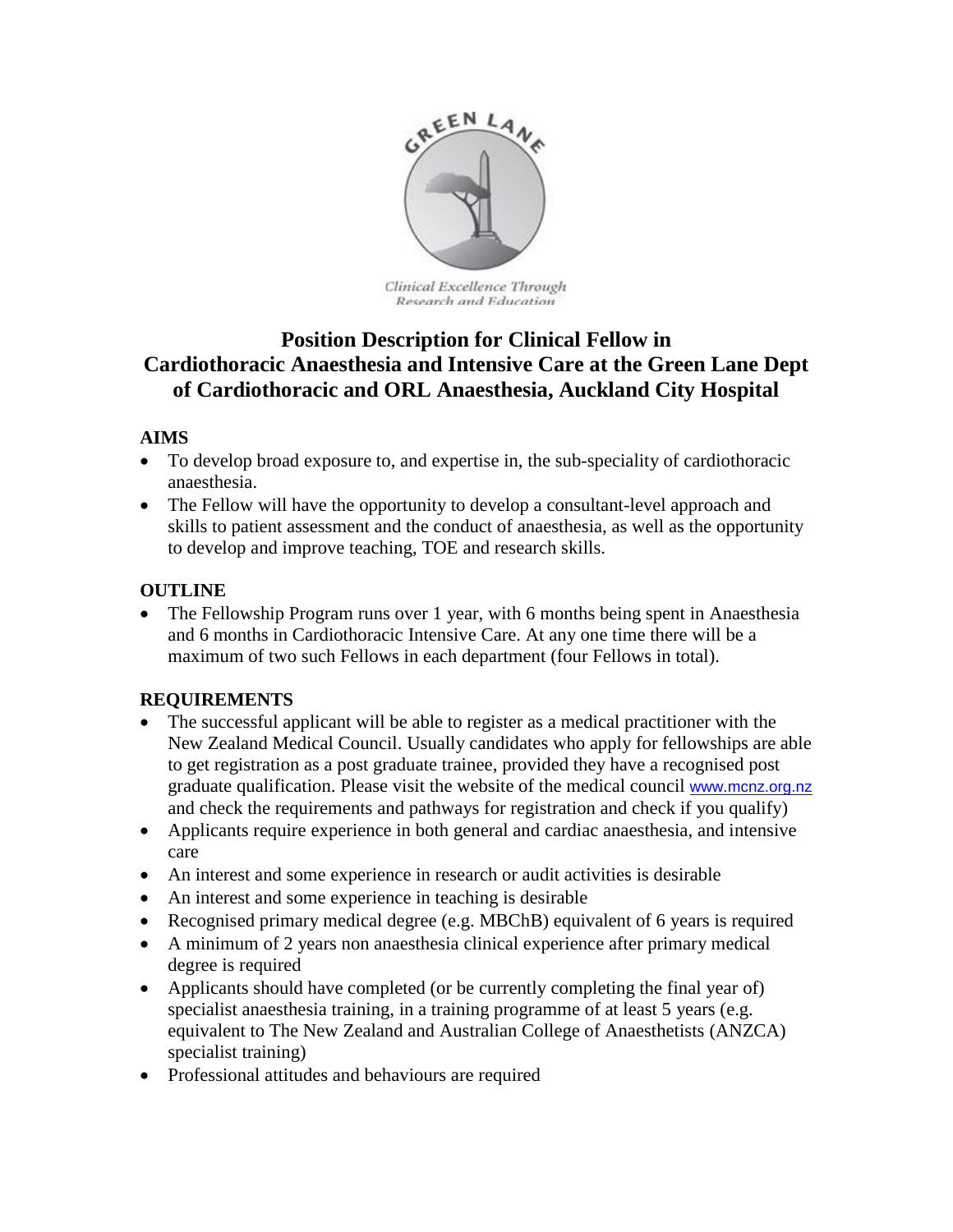## **APPOINTMENTS PROCESS**

- An application letter should be sent to Dr Sara Jane Allen [\(saraa@adhb.govt.nz\)](mailto:corneliusk@adhb.govt.nz) with a recent CV that **includes three referees** with their respective telephone, fax or email and postal addresses. Referees need to include *current* supervisors, clinical directors or senior colleagues that you are working with regularly.
- *The CV should specifically and clearly demonstrate compliance with the requirements of the position*
- The appointment committee consists of 2-3 cardiothoracic anaesthetists/intensivists
- Requests for references will be made to the referees of the candidate's choice. Your referees will be contacted by mail and telephone. Obtaining references does not indicate that you are the preferred candidate for a position, it is routine practice
- CVs, references, and your application letter will be used to rank candidates
- A shortlist of the best applicants will be produced
- The short listed applicants will be interviewed by a set list of structured interview questions by the selection committee
- The successful candidates will receive an offer of employment by mail
- All candidates will be informed of the outcome of their application but no explanation will be offered to unsuccessful candidates
- **NB: All appointments are subject to a second satisfactory report confirming fitness to practice from the applicant's current clinical director at one month before the appointment date**

# **DUTIES**

#### **Anaesthesia**

- The rostered in-hours commitment is for 4½ days per week (i.e. 9 sessions of 5 hours each). Of these sessions the overall aim is for: 7-8 sessions clinical work and 1-2 sessions continuing medical education (CME) or non clinical duties (NCD). Clinical work will principally relate to adult cardiothoracic anaesthesia, but will also include exposure to the other areas of clinical practice at the Green Lane Department. The exact nature of the sessions will vary week to week, but may include:
	- Anaesthesia for cardiopulmonary bypass procedures (over 1100 cardiac surgery cases per year currently)
	- Anaesthesia for adult thoracic procedures
	- Anaesthesia for transplant, ventricular assist device (VAD), or extracorporeal membrane oxygenation (ECMO) procedures
	- Anaesthesia for transcatheter valve procedures
	- Anaesthesia for both adults and children undergoing cardiac catheterisation, ICD implantation, electrophysiology studies, and other cardiology procedures
	- Anaesthesia for patients undergoing ORL surgery (minor and major head and neck procedures, including difficult airway and shared airway surgeries)
	- Pre-operative assessment clinics
	- Perioperative transoesophageal echocardiography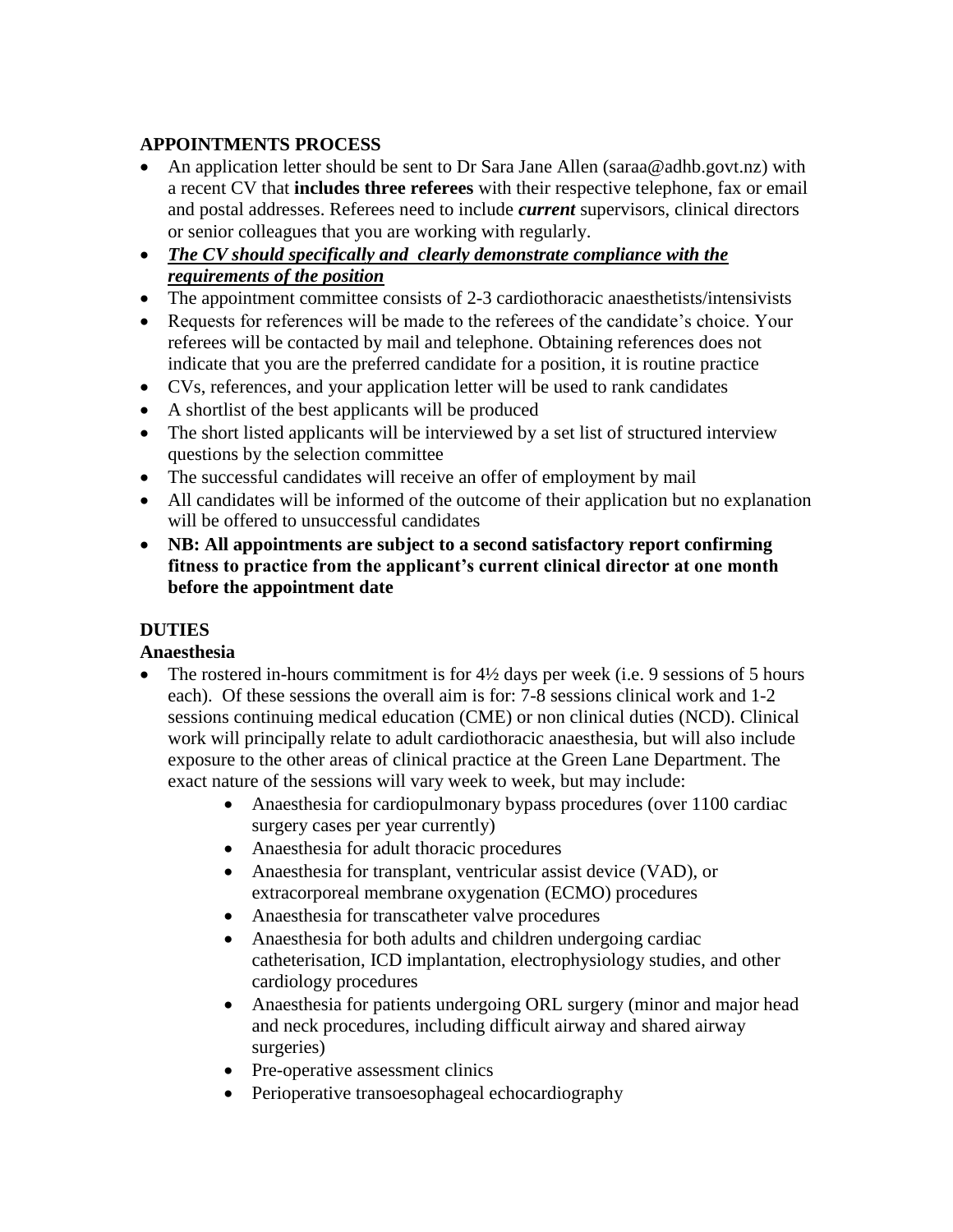- 1 session for continuing medical education
- 1 session will be flexibly allocated to clinical duties, teaching or research, the exact nature of this being agreed with the clinical director and rosterer

#### **Anaesthesia on-call duties**

• In addition to the above, approximately three weekends per six months and one weeknight every week will be required to cover general departmental on-call duties. The maximum rostered hours shall not exceed 55 in any week. If additional call duties are required this will be done on a volunteer basis with extra remuneration. Transplant and dissection stand-by call (not on site) will be rostered for one week at a time every other week. Transplant duties are either donor or recipient anaesthesia under appropriate supervision.

#### **Intensive Care**

- The Fellow will share the responsibilities for resident cover of the intensive care unit (ICU) with a Senior ICU Fellow, another combined anaesthesia/ICU Fellow and 9 RMOs, on a rotating roster system
- The average hours worked during this period are 40hrs/week, with a maximum of 72 hrs in any 7 days
- Clinical responsibilities will be for the perioperative management of the patients in the ICU, with supervision provided by the nominated Intensivist
- The ICU is a large, tertiary adult intensive care unit, with over 2200 admissions per year.
- Patients cared for in the ICU include:
	- Cardiothoracic surgery patients
	- Vascular surgery patients
	- Patients requiring ECMO (CVICU is NZ's single adult ECMO centre)
	- Patients with ventricular assist devices (VADs)
	- Critically ill cardiology patients including post cardiac arrest patients
	- Pulmonary hypertensive patients
	- Pulmonary embolus patients
	- Thoracic transplant patients (e.g. cardiac and lung transplant patients)

#### **SUPERVISION and ASSESSMENTS**

Fellows' progress is discussed regularly (every four weeks) at department meetings. Regular meetings with the Fellows Supervisor are scheduled, and every three months, a formal written assessment is provided and discussed with the Fellow. In-hours supervision in the initial two months is one to one by a consultant. Depending on the outcome of ongoing assessments supervision will be subsequently reduced to the lowest level as appropriate. The least supervision in hours is a consultant available in the department at all times but not dedicated to one operating room. After hours cardiothoracic work will always be supervised at a one to one consultant presence. Noncardiac clinical work will be supervised at a level appropriate to the clinical case.